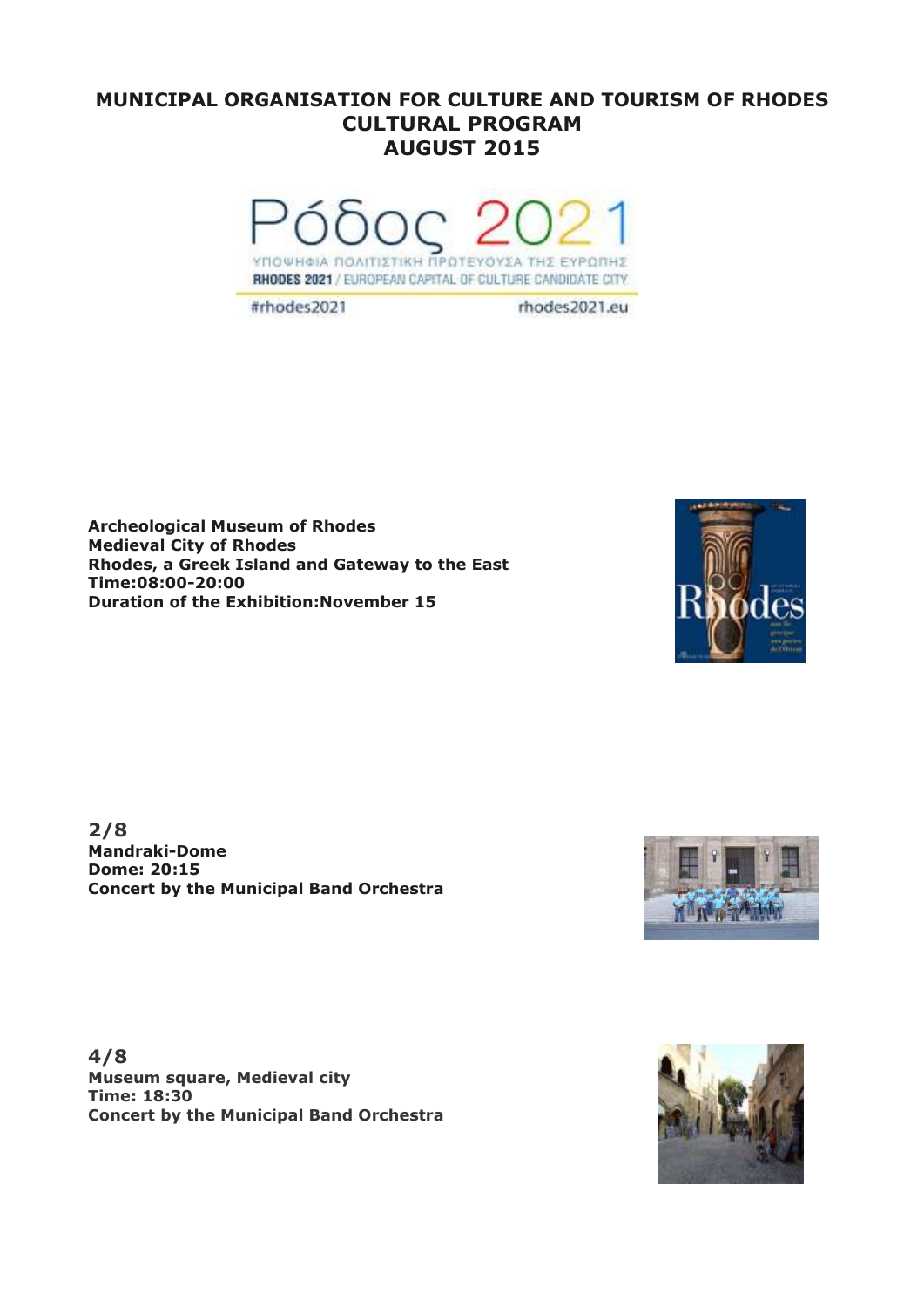$5/8$ Mandraki-Dome **Time: 22:00** Tango Night by the dance team El Abrazo del Tango

 $6/8$ Municipal open air cinema Rodon Time:20:30 A show of Greek Folk Dances **Free entrance** 

**7/8 Aquarium of Rhodes Time: 19:30 «Sunset Concert» by the Municipal Band Orchestra** 

**7-23/8 Kremasti village 50th Greek Exhibition of handicrafts and agricultural products** 









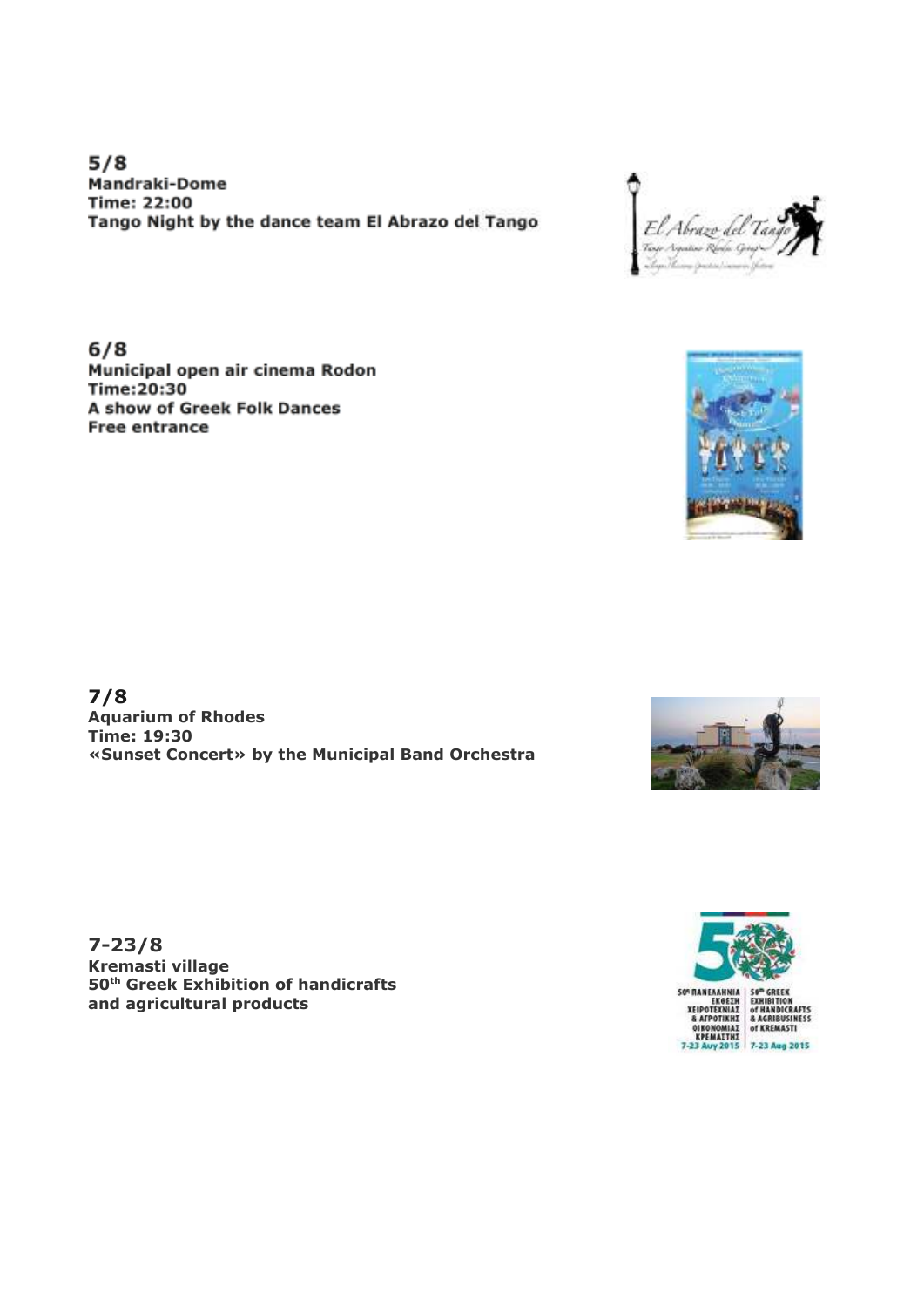**8/8 Palace of the Grand Magister-Medieval City of Rhodes Time:21:00 Piano concert of Theodosia Dokou Free entrance**

**9/8 Mandraki-Dome Time: 20:15 Concert by the Municipal Band Orchestra**

**9-16/8 Ialyssos Ialyssia folk Dances Tranditional Festival**

**11/8 Museum square, Medieval city Time: 18:30 Concert by the Municipal Band Orchestra**







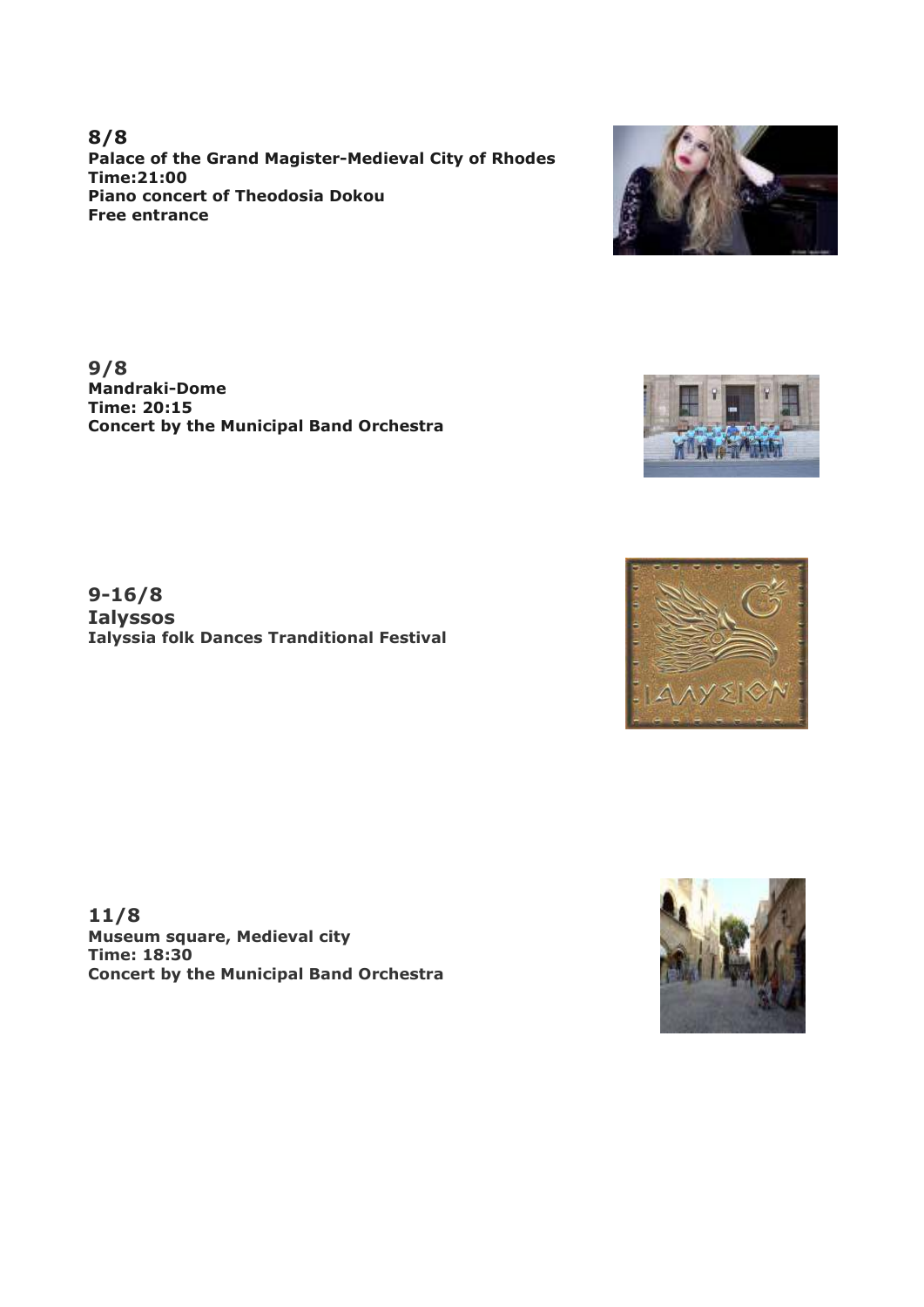**12/8 St. Paul's Gate – Neorion Time: 21:00 Rhodes Jazz Festival Free entrance**



**Mandraki-Dome Time: 22:00** Tango Night by the dance team El Abrazo del Tango



 $13/8$ 

**Municipal open air cinema Rodon Time:20:30 A show of Greek Folk Dances Free entrance**



**14/8**

**Aquarium of Rhodes Time: 19:30 «Sunset Concert» by the Municipal Band Orchestra** 

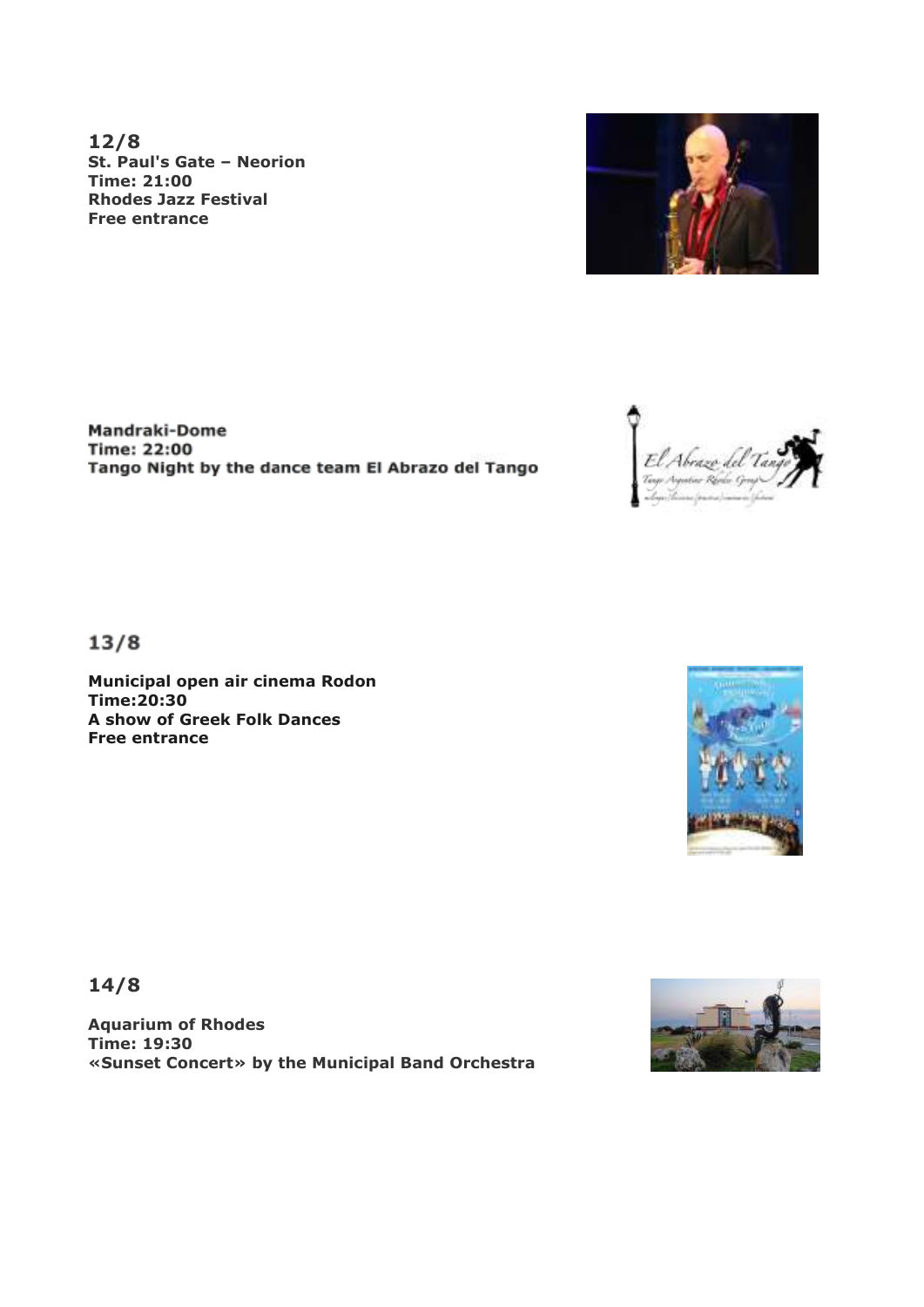**16/8 Mandraki-Dome Time:20:15 Concert by the Municipal Band Orchestra**



**18/8 Church of Saint Marie du Bourg,Saint Catherine Gate Mediieval City Time: 18:30 Concert by the Municipal Band Orchestra**



 $19/8$ Mandraki-Dome **Time: 22:00** Tango Night by the dance team El Abrazo del Tango



 $20/8$ 

**Municipal open air cinema Rodon Time:20:30 A show of Greek Folk Dances Free entrance**

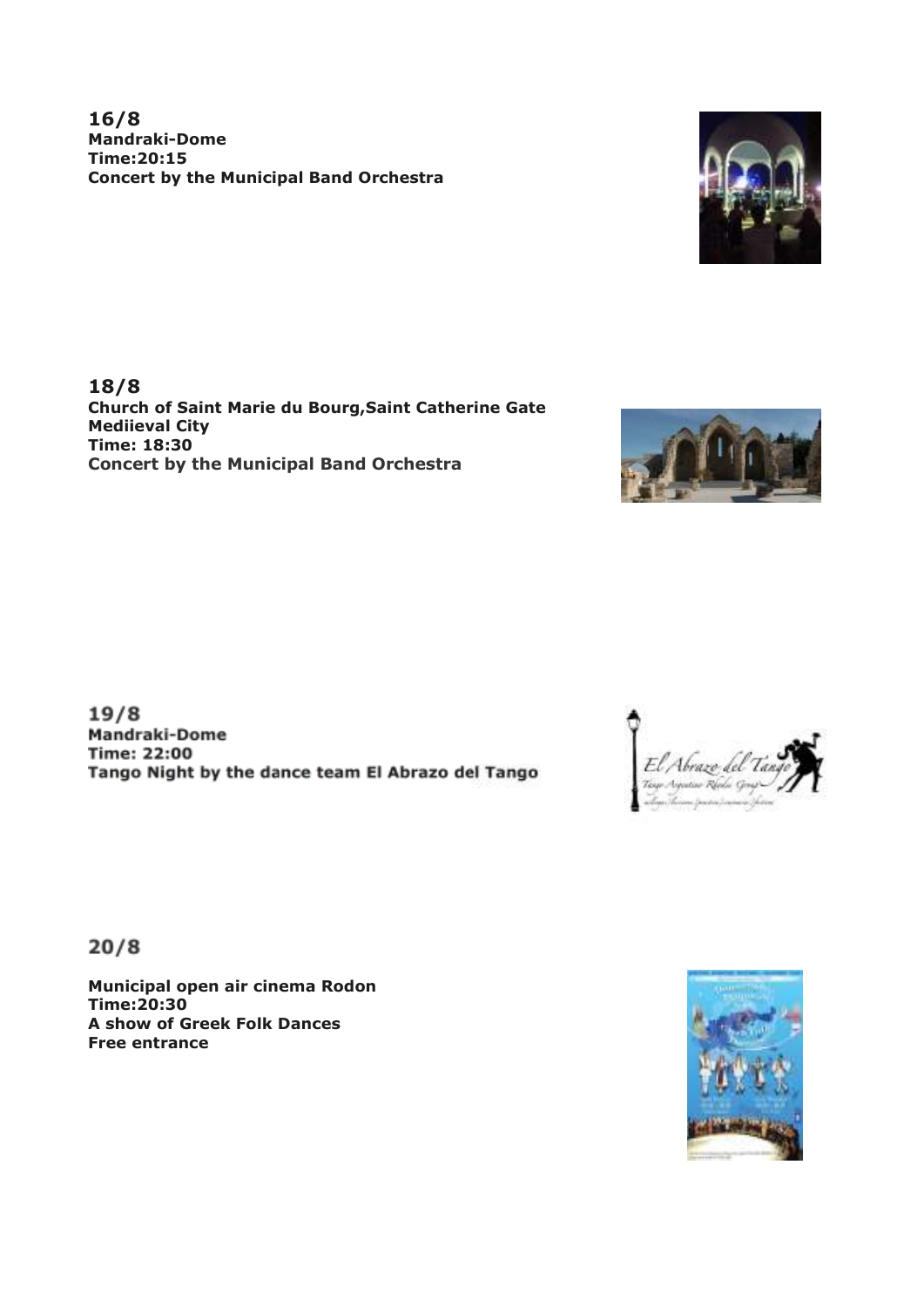**21/8**

**Aquarium of Rhodes Time: 19:30 «Sunset Concert» by the Municipal Band Orchestra** 

**23/8 Mandraki-Dome Time: 20:15 Concert by the Municipal Band Orchestra**

**25/8 Argyrokastrou Square, Medieval City of Rhodes Mediieval City Time: 18:30 Concert by the Municipal Band Orchestra**

 $26/8$ Mandraki-Dome **Time: 22:00** Tango Night by the dance team El Abrazo del Tango









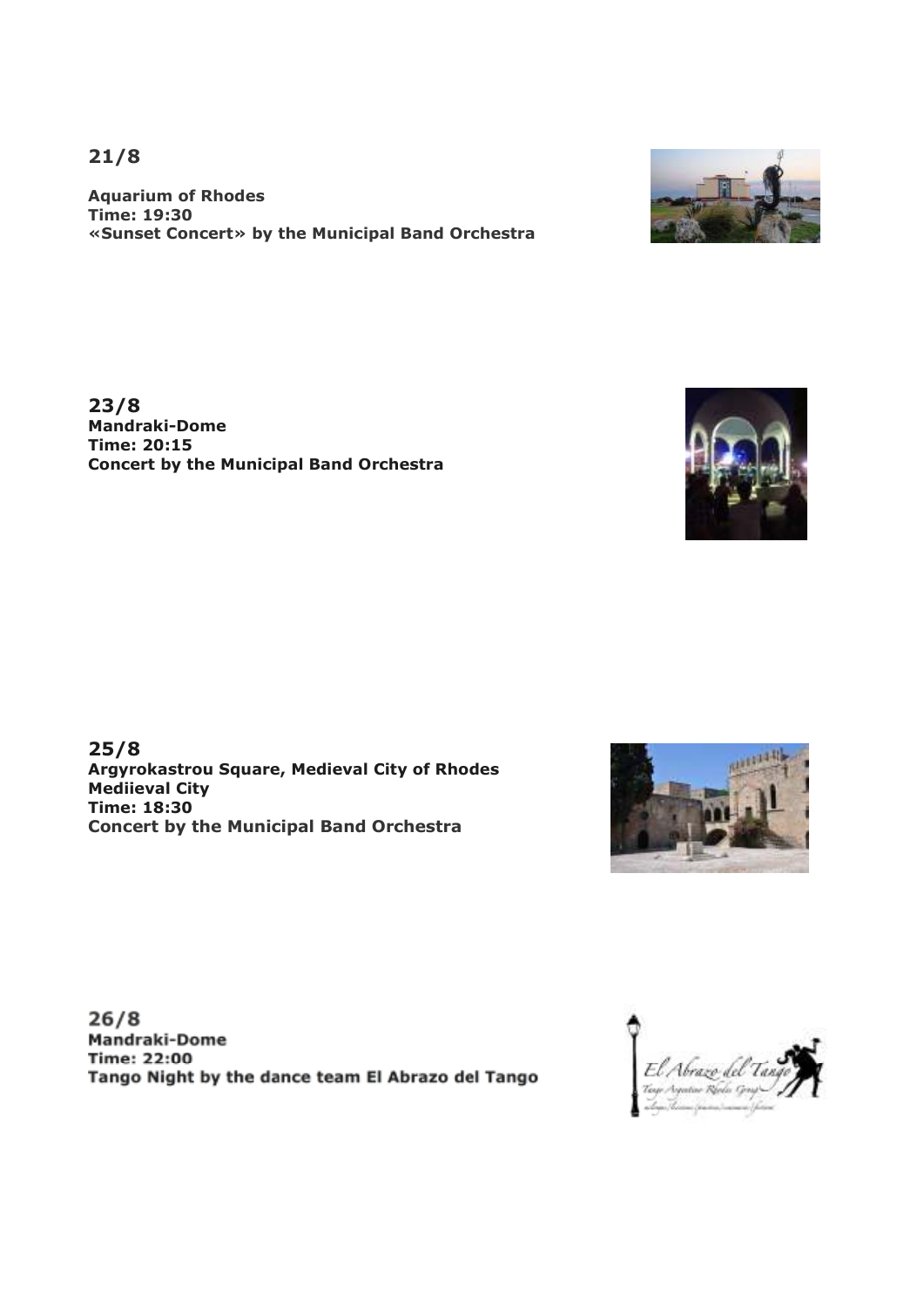**27/8**

**Municipal open air cinema Rodon Time:20:30 A show of Greek Folk Dances Free entrance**



**28/8 Aquarium of Rhodes Time: 19:30 «Sunset Concert» by the Municipal Band Orchestra** 

**Embona village Time: 21:00 58th Wine festival free entrance**





copyright: Emmanouil Filippou